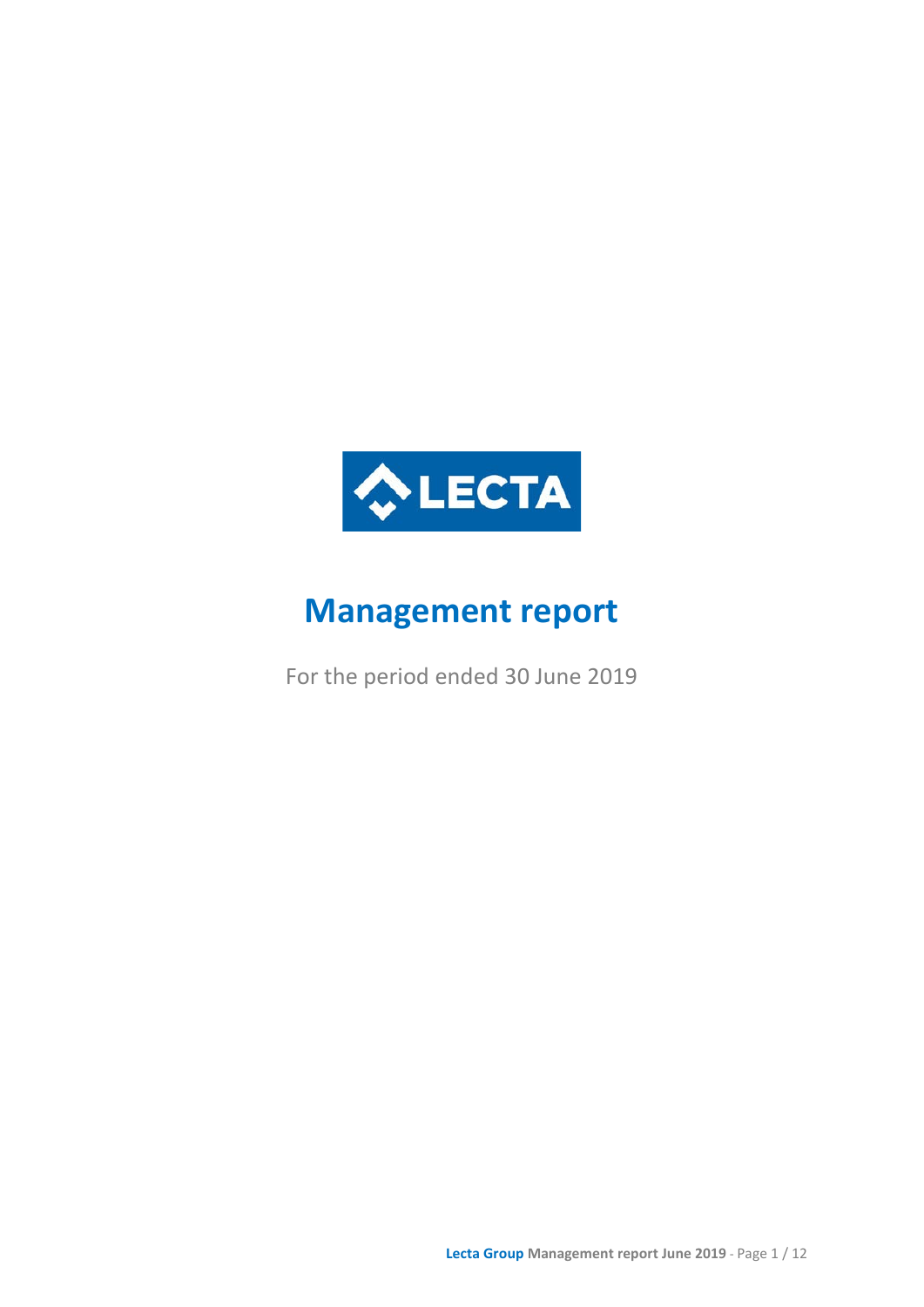The discussion contained herein is based on our reviewed interim financial information for the periods ended 30 June 2019 and 30 June 2018.

# **RESULTS OF OPERATIONS**

## **Presentation of Financial Data**

Lecta consolidated financial statements are prepared in accordance with IFRS adopted by the European Union.

## **Segment reporting**

Lecta Group's activity is analyzed through three lines of products and services

- Coated Woodfree;
- Specialties;
- Purchased Products.

Lecta's revenue consists of net sales of paper and sales of energy (see the section Revenue in the Interim Financial statements). The core activity of Lecta is to produce and sell paper. In this context, Lecta operates cogeneration plants that burn gas and produce electricity and steam. The production of steam is internally consumed, while the production of electricity can be internally consumed or sold to the grid. For the segment reporting, the sale of electricity to the grid is not considered as revenue but as reduction in energy cost to produce paper.

The following table compares sales and profit information of the products and services for the six-month period ended 30 June 2019, with the same period of last year and the prior quarter:

|                                | <b>Net Sales of Paper</b> |        |                 |        |                |                |          |        |      |      |          |        |
|--------------------------------|---------------------------|--------|-----------------|--------|----------------|----------------|----------|--------|------|------|----------|--------|
| <b>Products &amp; Services</b> | 30 Jun                    | 30 Jun | Change          |        | Q <sub>2</sub> | Q <sub>2</sub> | Change   |        | Q2   | Q1   | Change   |        |
| (in EUR M)                     | 2019                      | 2018   | absolute        | %      | 2019           | 2018           | absolute | %      | 2019 | 2019 | absolute | %      |
| Coated Woodfree                | 345                       | 382    | $\sim$<br>$-3/$ | $-10%$ | 160            | 185            | $-25$    | $-14%$ | 160  | 186  | $-26$    | $-14%$ |
| Specialties                    | 248                       | 230    | $+19$           | $+8%$  | 118            | 117            | $+1$     | $+1%$  | 118  | 130  | $-12$    | $-9%$  |
| Purchased products             | 87                        | 92     | ל-              | $-5%$  | 43             | 46             | -3       | $-6%$  | 43   | 44   |          | $-2%$  |
| Total                          | 681                       | 704    | $-23$           | $-3%$  | 321            | 348            | $-27$    | $-8%$  | 321  | 360  | $-38$    | $-11%$ |

|                                |        |        |          |        |                | <b>EBITDA</b>  |          |        |                          |      |          |        |
|--------------------------------|--------|--------|----------|--------|----------------|----------------|----------|--------|--------------------------|------|----------|--------|
| <b>Products &amp; Services</b> | 30 Jun | 30 Jun | Change   |        | Q <sub>2</sub> | Q <sub>2</sub> | Change   |        | Q2                       | Q1   | Change   |        |
| (in EUR M)                     | 2019   | 2018   | absolute | %      | 2019           | 2018           | absolute | %      | 2019                     | 2019 | absolute | %      |
| Coated Woodfree                | 19     | 30     | $-11$    | $-36%$ |                | 21             | $-9$     | $-45%$ | 11                       |      | +4       | $+46%$ |
| Specialties                    | 30     | 32     |          | $-6%$  | 13             |                | -4       | $-24%$ | 13                       |      | -4       | $-21%$ |
| Purchased products             |        |        | ÷1       | $+41%$ |                |                | $+1$     | $+34%$ | $\overline{\phantom{a}}$ |      | $+0$     | $+3%$  |
| Total                          | 54     | 65     | $-12$    | $-18%$ | 27             | 40             | $-13$    | $-33%$ | 27                       | 27   | $+0$     | $+0\%$ |

|                                | <b>EBITDA Margin</b> |        |                   |       |                |                   |       |       |                   |
|--------------------------------|----------------------|--------|-------------------|-------|----------------|-------------------|-------|-------|-------------------|
| <b>Products &amp; Services</b> | 30 Jun               | 30 Jun | Change            | Q2    | Q <sub>2</sub> | Change            | O2    | Q1    | Change            |
|                                | 2019                 | 2018   | Percentage points | 2019  | 2018           | Percentage points | 2019  | 2019  | Percentage points |
| Coated Woodfree                | 5,5%                 | 7,8%   | $-2,3$            | 7.1%  | 11.2%          | $-4,1$            | 7.1%  | 4.2%  | $+2,9$            |
| Specialties                    | 12.1%                | 13.9%  | $-1,9$            | 11.1% | 14.9%          | $-3,8$            | 11.1% | 12.9% | $-1,8$            |
| Purchased products             | 5,2%                 | 3.5%   | $+1,7$            | 5.4%  | 3.8%           | $+1,6$            | 5.4%  | 5.1%  | $+0,3$            |
| Total                          | 7,9%                 | 9.3%   | $-1,4$            | 8,3%  | 11.5%          | $-3,1$            | 8,3%  | 7.4%  | $+0,9$            |

#### **Evolution of Net Sales of Paper, EBITDA, and EBITDA Margin:**



Page 2 / 12 - **Lecta Group Management report June 2019**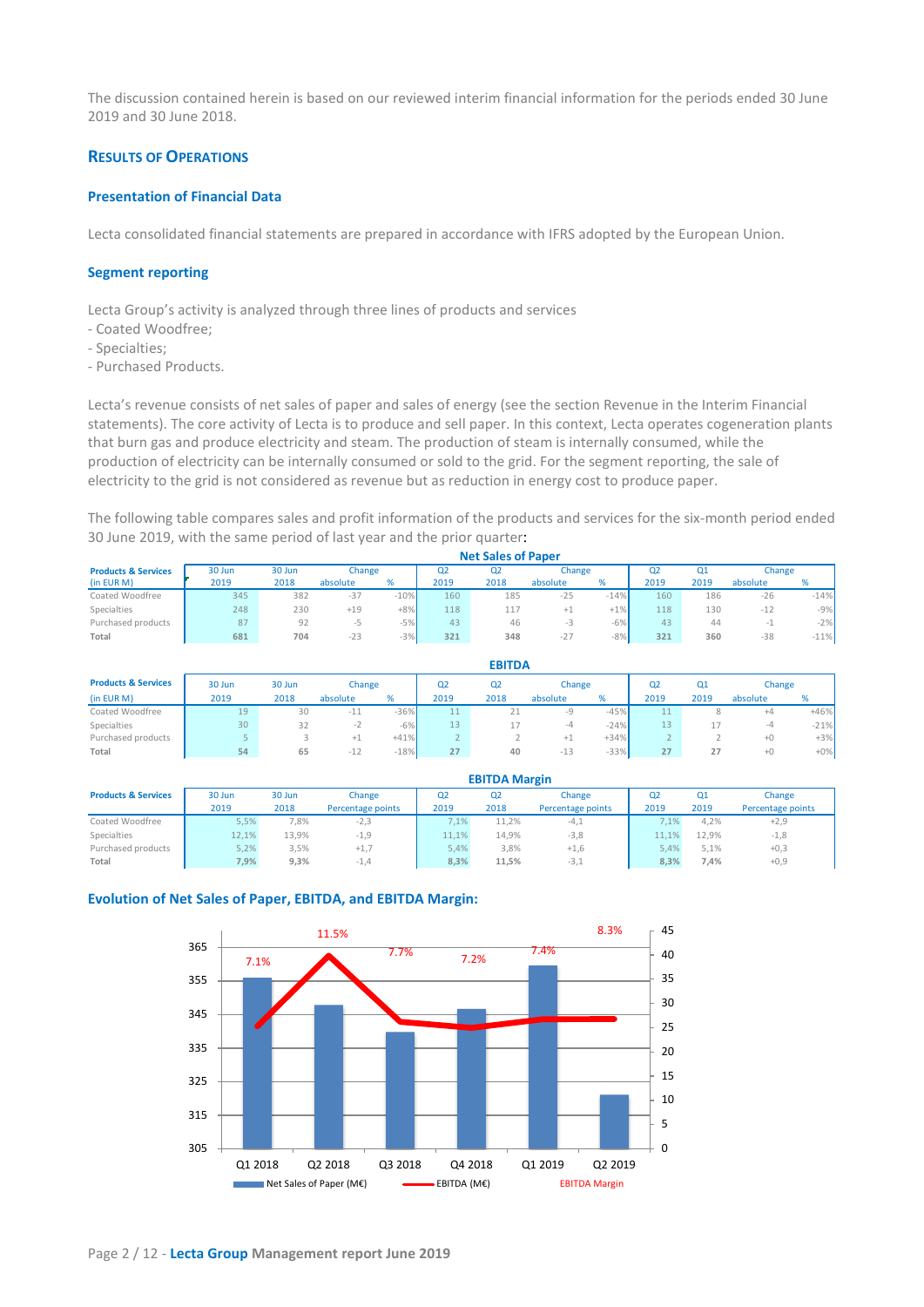

# **Breakdown of Net Sales of Paper and EBITDA by Product and Service:**

In 2Q2019, the net sales of Coated Woodfree were €160 million vs €185 million in 2Q2018, a decrease of €25 million or -14%. The Ebitda at €11 million was lower than in 2Q2018 (€21 million). This decrease was mainly due to a reduction in sales volume and an increase in distribution costs, partly offset by an increase of net sales price and a reduction of variable production costs and fixed expenses.

In June 2019, a new Enterprise Resource Planning system was implemented in Lecta's Riva del Garda Italy paper mill. Implementation was more challenging than expected, resulting in a loss of production deliveries of CWF from the mill, as well as extra cost. The estimated and accounted for EBITDA impact in 2Q 2019 was negative €(1.9) million.





In 2Q2019, the net sales of Specialties were €118 million vs €117 million in 2Q2018, an increase of €1 million or +1%. The Ebitda at €13million was lower than in 2Q2018 (€17 million). This decrease was mainly due to an increase in variable production costs, distribution costs and fixed expenses, partly offset by an increase in volume and net sales price.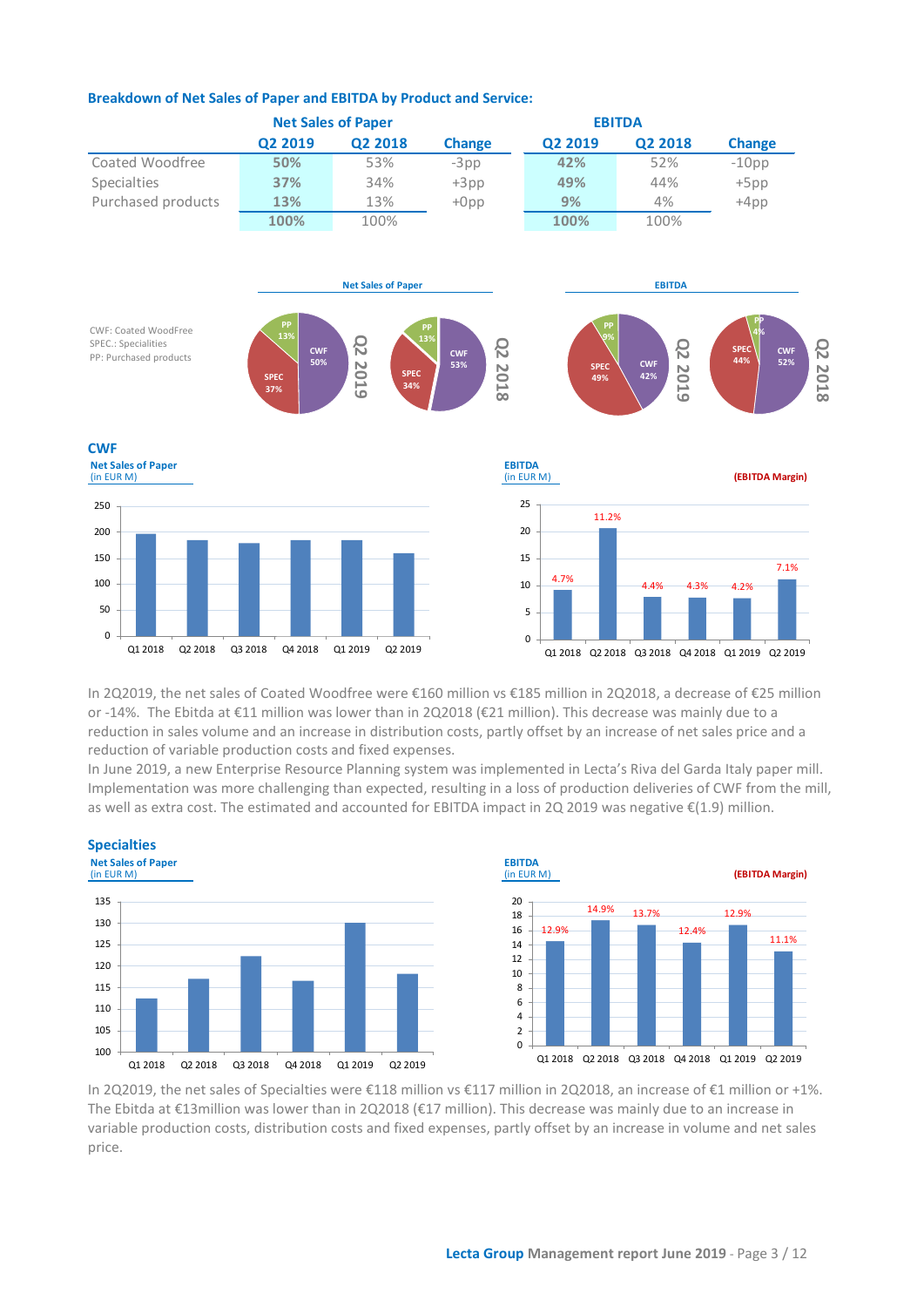



In 2Q2019, the net sales of Purchased products were €43 million vs €46 million in 2Q2018, a decrease of €3 million or -6%. The Ebitda at €2.3 million was slightly higher than in 2Q2018.

# **Three Months Ended 30 June 2019 Compared to Three Months Ended 30 June 2018**

The following table sets forth Lecta's income statement line items in absolute numbers, as a percentage of revenue for the quarters ended 30 June 2019 and 30 June 2018 and in the percentage change quarter over quarter:

| (in millions of euro, except percentages)                    | 2019<br>(unaudited) | %      | 2018<br>(unaudited) | %      |         | Change % change |
|--------------------------------------------------------------|---------------------|--------|---------------------|--------|---------|-----------------|
| Volume sold (in thousands of metric tonnes)                  | 311,9               |        | 358,2               |        | $-46,3$ | $-12,9%$        |
| Revenue                                                      | 345,6               | 100,0  | 371,7               | 100,0  | $-26,0$ | $-7,0\%$        |
| Change in inventories of finished goods and work in progress | 2,5                 | 0,7    | 16,8                | 4,5    | $-14,3$ | $-85,4%$        |
| Raw materials and consumables used                           | (182, 2)            | (52,7) | (203, 5)            | (54,7) | $+21,3$ | $-10,5%$        |
| Labor costs                                                  | (46, 8)             | (13,5) | (49,6)              | (13,3) | $+2,8$  | $-5,6%$         |
| Other operating costs except non-recurring items             | (92, 4)             | (26,7) | (95, 6)             | (25,7) | $+3,2$  | $-3,3%$         |
| <b>EBITDA</b>                                                | 26,8                | 7,7    | 39,9                | 10,7   | $-13,1$ | $-32,8%$        |
| Depreciation                                                 | (14, 8)             | (4,3)  | (12,6)              | (3,4)  | $-2,2$  | $+17,4%$        |
| Amortization                                                 | (0,0)               | (0, 0) | (0, 0)              | (0,0)  | $+0,0$  | $-12,6%$        |
| Non-recurring items                                          | (1,0)               | (0,3)  | (1,3)               | (0,4)  | $+0,4$  | $-26,6%$        |
| <b>Profit from operations</b>                                | 11,0                | 3,2    | 25,9                | 7,0    | $-14,9$ | $-57,6%$        |
| Finance costs                                                | (15, 4)             | (4, 4) | (16,1)              | (4,3)  | $+0,8$  | $-4,7\%$        |
| Profit (loss) before tax from continuing operations          | (4,4)               | (1,3)  | 9,8                 | 2,6    | $-14,2$ | $-145,1%$       |
| Income tax                                                   | (2,5)               | (0,7)  | (4,1)               | (1,1)  | $+1,6$  | $-39,4%$        |
| Profit (loss) after tax from continuing operations           | (6,9)               | (2,0)  | 5,7                 | 1,5    | $-12,5$ |                 |
| Profit (loss) after tax from discontinued operations         | 0,0                 | 0,0    | 0,0                 | 0,0    | $+0,0$  |                 |
| Profit (loss) after tax                                      | (6,9)               | (2,0)  | 5,7                 | 1,5    | $-12,5$ |                 |

## **Three months ended 30 June**

#### **Revenue**

For the second quarter ended 30 June 2019, Lecta had revenue of €345.6 million versus €371.7 million in the second quarter ended 30 June 2018, a decrease of €26 million or -7.0%. This decrease was attributable to:

- Lower sales of CWF, Specialties and Purchased Products of €-26.7 million or -7.7%, from €347.9 million in 2Q2018 to €321.2 million in 2Q2019, resulting from lower sales volumes of 46,300 metric tons or -12.9%, 311,900 metric tons in 2Q2019 vs 358,200 metric tons in 2Q2018, but an increase in average net sales price of +59€/t or 6%, 1.030€/t in 2Q2019 vs 971€/t in 2Q2018; and
- Higher sales of energy of €+0.7 million or +3%, from €23.8 million in 2Q2018 to €24.5 million in 2Q2019, resulting from higher sales volumes of 11,600 MWh or +4%, 294,400 MWh in 2Q2019 vs 282,800 MWh in 2Q2018, but a decrease in average sales price of -1€/MWh or -1%, 83€/MWh in 2Q2019 vs 84€/MWh in 2Q2018.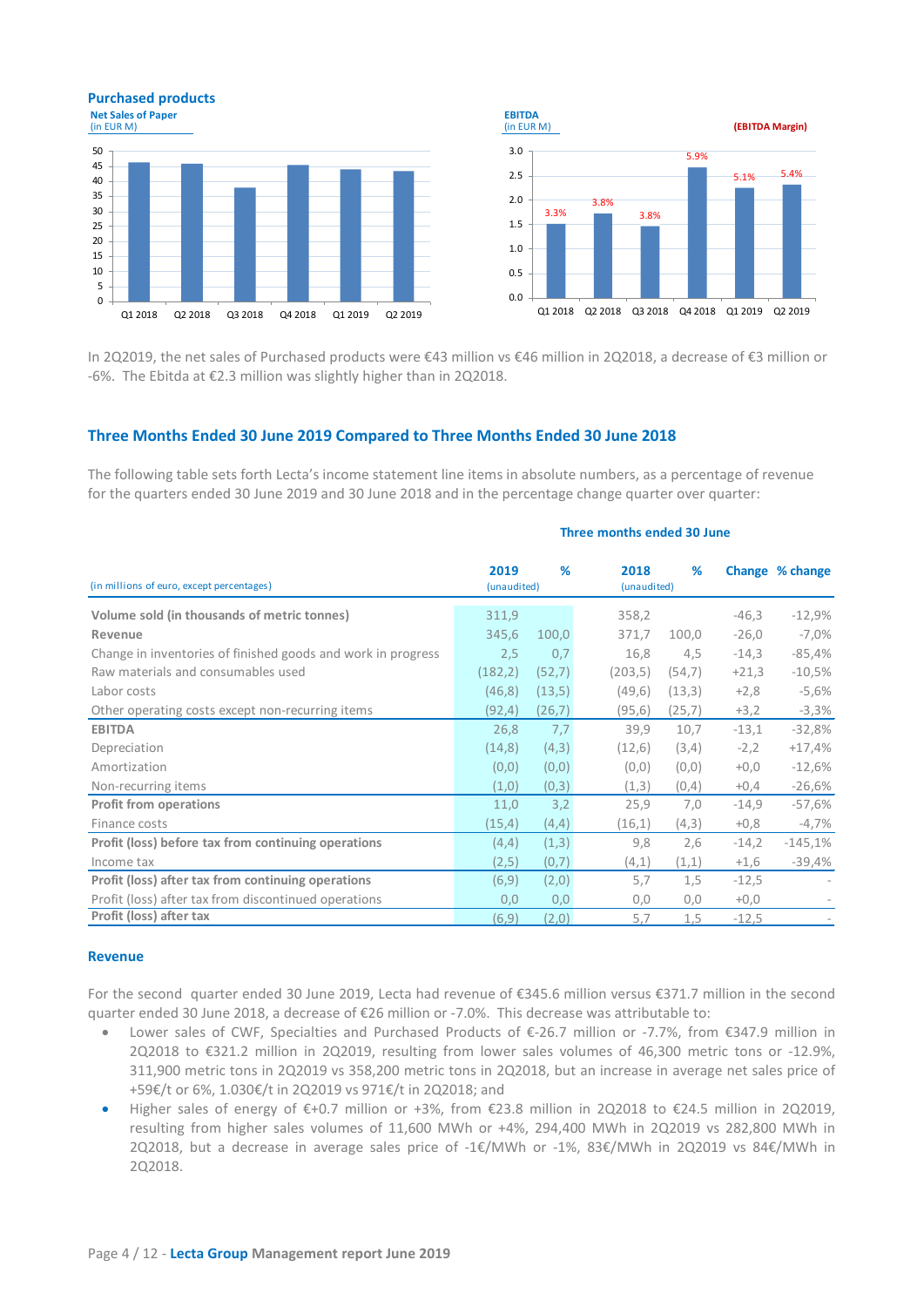## **Raw Materials and Consumables Used**

The costs of raw materials and consumables used decreased by €21.3 million, or-10.5%, from €203.5 million in 2Q2018 to €182.2 million in 2Q2019, and as a percentage of revenue they decreased from 54.7% in 2Q2018 to 52.7% in 2Q2019. The absolute decrease was mainly attributable to lower produced and purchased volumes, and a decrease in the average consumption prices of pulp of -20€/t from 2Q2018 to 2Q2019.

#### **Labor Costs**

Labor costs decreased by €2.8 million, or -5.6%, from €49.6 million in 2Q2018 to €46.8 million in 2Q2019, but as a percentage of revenue they increased from 13.3% in 2Q2018 to 13.5% in 2Q2019. The headcount decreased by 83 heads, from 3,252 employees in 2Q2018 to 3,170 employees in 2Q2019.

#### **Other Operating Costs Except Non-recurring items**

Other operating costs except non-recurring items decreased by €3.2 million, or -3.3%, from €95.6 million in 2Q2018 to €92.4 million in 2Q2019, and as a percentage of revenue they increased from 25.7% in 1Q2018 to 26.7% in 2Q2019. The absolute decrease was essentially due to lower costs of energy, packaging, distribution, selling variable cost, maintenance, production consumables, and overhead, partly offset by higher outsourcing cost.

#### **EBITDA**

EBITDA decreased by €13.1 million, or -33%, from €39.9 million in 2Q2018 to €26.8 million in 2Q2019. This decrease was the result of lower sales of paper in volume, higher outsourcing cost, partly offset by lower net energy cost, costs of packaging, distribution, selling variable, labor, maintenance, production consumables, and overhead, in a context of higher unit gross margin.

In June 2019, a new Enterprise Resource Planning system was implemented in Lecta's Riva del Garda Italy paper mill. Implementation was more challenging than expected, resulting in a loss of production and deliveries of CWF from the mill, as well as extra cost. The estimated and accounted for EBITDA impact in 2Q 2019 was negative  $\epsilon$ (1.9) million. It has to be noted that because of the implementation of IFRS 16 "Leases" as of 1 January 2019 (see Note 1.2 to the Interim financial statements), in 2Q2019 the Other operating costs except non-recurring items have been reduced by circa €1.3 million, while the Depreciation and the Finance costs have been increased by circa €1.3 million and €0.3 million respectively.

#### **Depreciation and Amortization**

Depreciation and amortization increased by €2.2 million, from €12.6 million in 2Q2018 to €14.8 million in 2Q2019.

#### **Non-recurring items**

In 2Q2019, Lecta recorded a non-recurring charge of €1.0 million, including €0.7 million of Organization efficiency program. In 2Q2018, Lecta recorded a non-recurring charge of €1.3 million, including €0.9 million of Organization efficiency program.

#### **Finance Costs**

Finance costs decreased by €0.8 million or -5%, from €16.1 million in 2Q2018 to €15.4 million in 2Q2019.

#### **Income Tax**

Lecta recorded income tax charges of €2.5 million in 2Q2019 and €4.1 million in 2Q2018.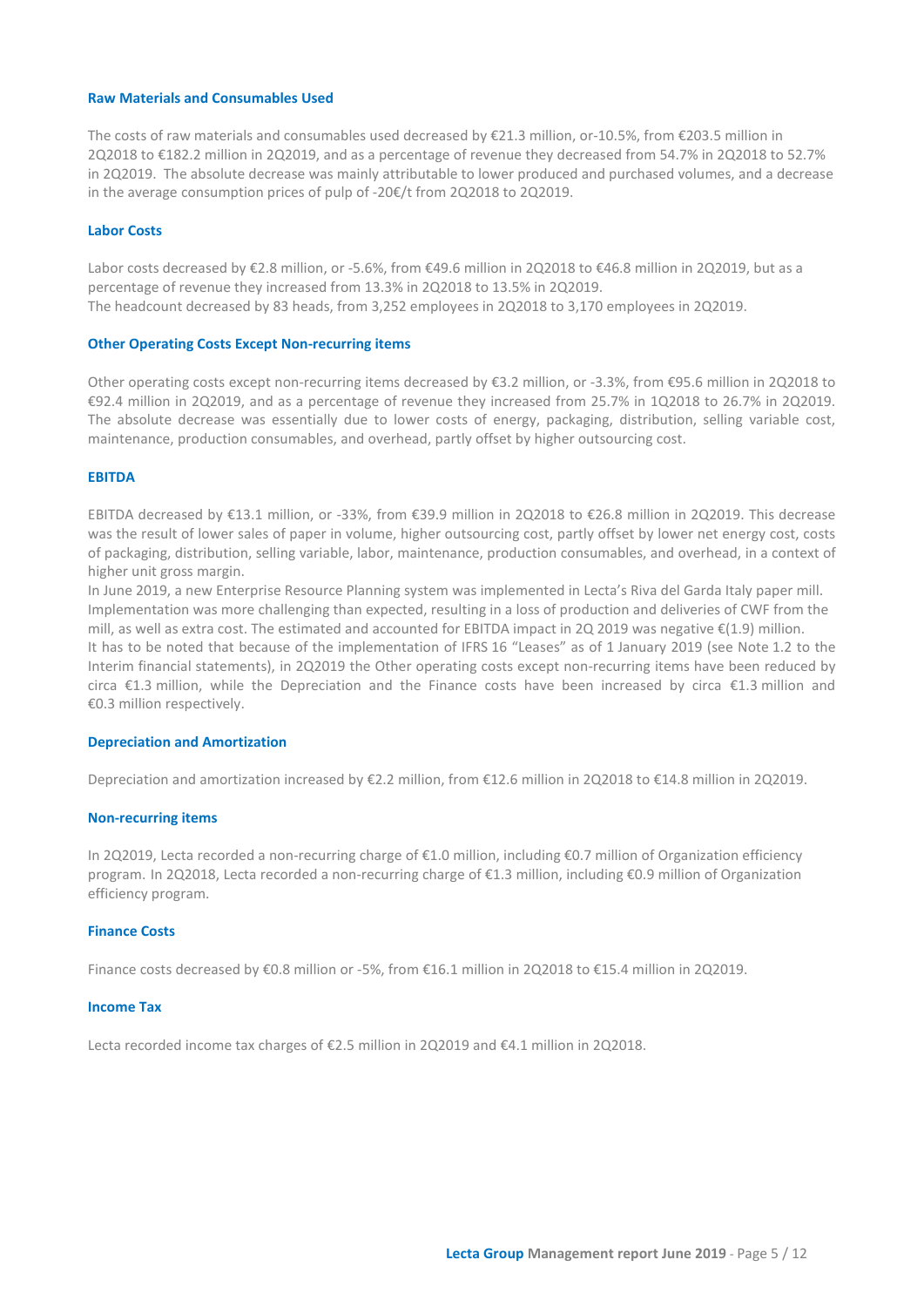# **Six Months Ended 30 June 2019 Compared to Six Months Ended 30 June 2018**

The following table sets forth Lecta's income statement line items in absolute numbers, as a percentage of revenue for the six months ended 30 June 2019 and 30 June 2018 and in the percentage change period over period:

| (in millions of euro, except percentages)                    | 2019<br>(unaudited) | %      | 2018<br>(unaudited) | %      |         | Change % change |
|--------------------------------------------------------------|---------------------|--------|---------------------|--------|---------|-----------------|
| Volume sold (in thousands of metric tonnes)                  | 666.7               |        | 745.0               |        | $-78.3$ | $-10.5%$        |
| Revenue                                                      | 734.6               | 100.0  | 747.1               | 100.0  | $-12.5$ | $-1.7\%$        |
| Change in inventories of finished goods and work in progress | (11.3)              | (1.5)  | 19.1                | 2.6    | $-30.4$ | $-159.5%$       |
| Raw materials and consumables used                           | (373.9)             | (50.9) | (404.1)             | (54.1) | $+30.2$ | $-7.5%$         |
| Labor costs                                                  | (93.5)              | (12.7) | (96.6)              | (12.9) | $+3.1$  | $-3.2%$         |
| Other operating costs except non-recurring items             | (202.3)             | (27.5) | (200.4)             | (26.8) | $-2.0$  | $+1.0%$         |
| <b>EBITDA</b>                                                | 53.5                | 7.3    | 65.1                | 8.7    | $-11.6$ | $-17.8%$        |
| Depreciation                                                 | (29.2)              | (4.0)  | (25.1)              | (3.4)  | $-4.1$  | $+16.3%$        |
| Amortization                                                 | (0.1)               | (0.0)  | 0.6                 | 0.1    | $-0.7$  | $-114.3%$       |
| Non-recurring items                                          | (1.7)               | (0.2)  | (2.0)               | (0.3)  | $+0.3$  | $-16.0%$        |
| <b>Profit from operations</b>                                | 22.5                | 3.1    | 38.6                | 5.2    | $-16.1$ | $-41.7%$        |
| Finance costs                                                | (30.8)              | (4.2)  | (31.5)              | (4.2)  | $+0.6$  | $-2.0%$         |
| Profit (loss) before tax from continuing operations          | (8.3)               | (1.1)  | 7.1                 | 1.0    | $-15.4$ |                 |
| Income tax                                                   | (4.3)               | (0.6)  | (5.2)               | (0.7)  | $+0.9$  | $-16.9%$        |
| Profit (loss) after tax from continuing operations           | (12.6)              | (1.7)  | 1.9                 | 0.3    | $-14.6$ |                 |
| Profit (loss) after tax from discontinued operations         | 0.0                 | 0.0    | 0.0                 | 0.0    | $+0.0$  |                 |
| Profit (loss) after tax                                      | (12.6)              | (1.7)  | 1.9                 | 0.3    | $-14.6$ |                 |

#### **Revenue**

For the six months ended 30 June 2019, Lecta had revenue of €734.6 million versus €747.1 million in the six months ended 30 June 2018, a decrease of €12.5 million or -1.7%. This decrease was attributable to:

- Lower sales of CWF, Specialties and Purchased Products of €23.1 million or -3.3%, from €703.9 million in 1H2018 to €680.8 million in 1H2019, resulting from lower sales volumes of 78,300 metric tons or -10.5%, 666,700 metric tons in 1H2019 vs 745,000 metric tons in 1H2018, but an increase in average net sales price of +76€/t or +8%, 1,021€/t in 1H2019 vs 945€/t in 1H2018; and
- Higher sales of energy of €+10.6 million or +25%, from €43.2 million in 1H2018 to €53.8 million in 1H2019, resulting from higher sales volumes of 76,200 MWh or +14%, 615,700 MWh in 1H2019 vs 539,400 MWh in 1H2018, and an increase in average sales price of +7€/MWh or +9%, 87€/MWh in 1H2019 vs 80€/MWh in 1H2018.

#### **Raw Materials and Consumables Used**

The costs of raw materials and consumables used decreased by €30.2 million, or-7.5,%, from €404.1 million in 1H2018 to €373.9 million in 1H2019, and as a percentage of revenue they decreased from 54.1% in 1H2018 to 50.9% in 1H2019. The absolute decrease was mainly attributable to lower produced and purchased volumes, partly offset by an increase in the average consumption prices of pulp of +10€/t from 1H2018 to 1H2019.

#### **Labor Costs**

Labor costs decreased by €3.1 million, or -3.2%, from €96.6 million in 1H2018 to €93.5 million in 1H2019, and as a percentage of revenue they decreased from 12.9% in 1H2018 to 12.7% in 1H2019. The headcount decreased by 75 heads, from 3,245 employees in 1H2018 to 3,169 employees in 1H2019.

#### **Other Operating Costs Except Non-recurring items**

Other operating costs except non-recurring items increased by €2.0 million, or +1.0%, from €200.4 million in 1H2018 to €202.3 million in 1H2019, and as a percentage of revenue they increased from 26.8% in 1H2018 to 27.5% in 1H2019. The absolute increase was essentially due to higher costs of energy, and outsourcing, partly offset by lower costs of packaging, distribution, selling variable, maintenance, production consumables, and overhead.

#### **Six months ended 30 June**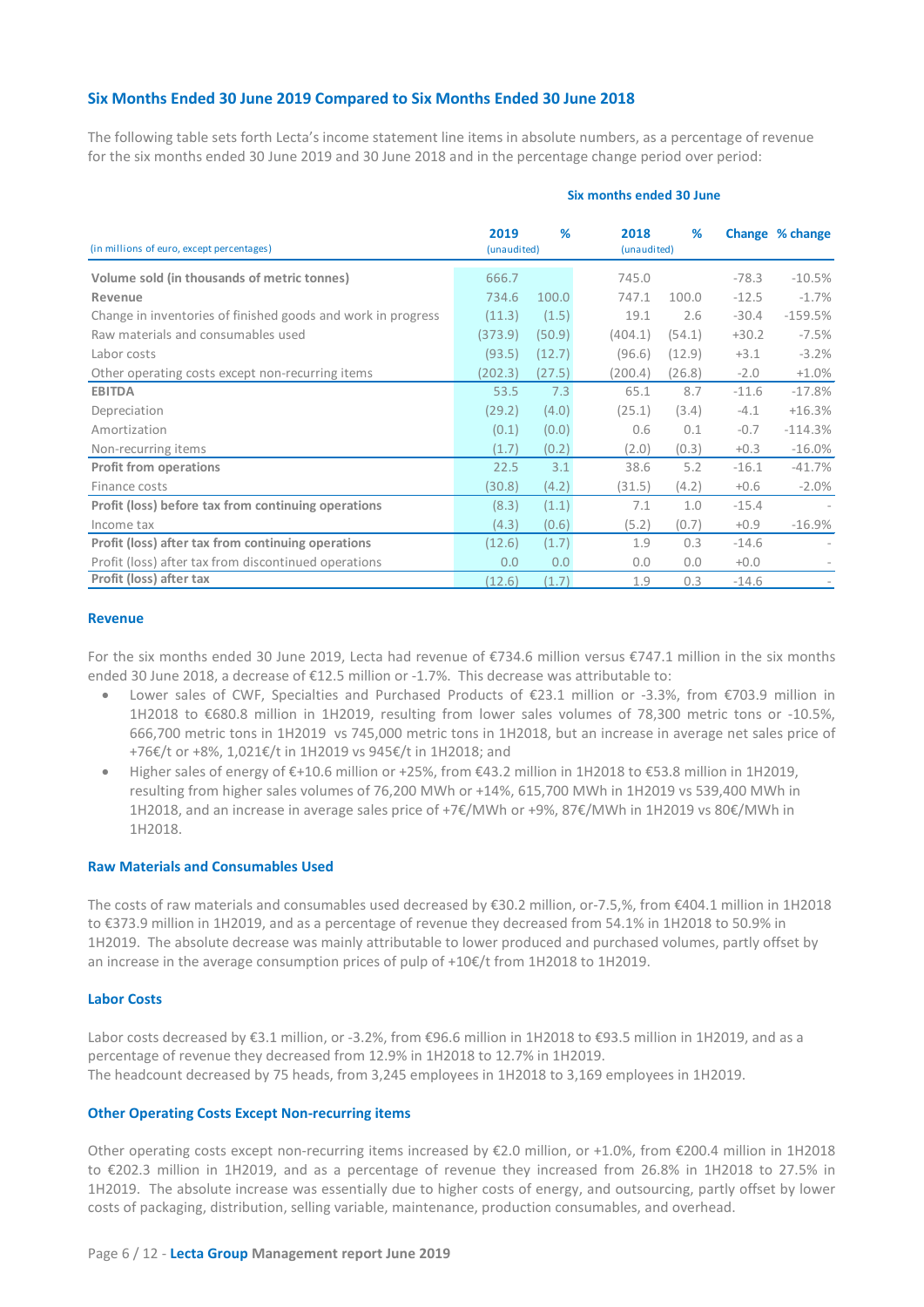## **EBITDA**

EBITDA decreased by €11.6 million, or-18%, from €65.1 million in 1H2018 to €53.5 million in 1H2019. This decrease was the result of lower sales of paper in volume, higher net energy, and outsourcing costs, partly offset by lower costs of packaging, distribution, selling variable, labor, maintenance, and production consumables, in a context of higher unit gross margin.

In June 2019, a new Enterprise Resource Planning system was implemented in Lecta's Riva del Garda Italy paper mill. Implementation was more challenging than expected, resulting in a loss of production and deliveries of CWF from the mill, as well as extra cost. The estimated and accounted for EBITDA impact in 2Q 2019 was negative €(1.9) million (see also the section "Events after the statement of financial position date").

It has to be noted that because of the implementation of IFRS 16 "Leases" as of 1 January 2019 (see Note 1.2 to the Interim financial statements), in 1H2019 the Other operating costs except non-recurring items have been reduced by circa €2.7 million, while the Depreciation and the Finance costs have been increased by circa €2.5 million and €0.5 million respectively.

## **Depreciation and Amortization**

Depreciation and amortization increased by €4.8 million, from €24.5 million in 1H2018 to €29.3 million in 1H2019.

## **Non-recurring items**

In 1H2019, Lecta recorded a non-recurring charge of €1.7 million, including €1.5 million of Organization efficiency program. In 1H2018, Lecta recorded a non-recurring charge of €2.0 million, including €1.5 million of Organization efficiency program.

## **Finance Costs**

Finance costs decreased by €0.6 million or -2.0%, from €31.5 million in 1H2018 to €30.8 million in 1HQ2019.

#### **Income Tax**

Lecta recorded income tax charges of €4.3 million in 1H2019 and €5.2 million in 1H2018.

# **LIQUIDITY AND CAPITAL RESOURCES**

#### **Liquidity**

Lecta's primary sources of liquidity are cash from operating activities and the RCF credit line.

#### **Notes**

On 27 July 2016, Lecta Group successfully completed its offering of €600 million new notes ("2016 notes"): - €225 million of floating rate senior secured notes due 2022, bearing an interest rate of 3-month Euribor (with a floor at 0%) + 6.375%;

- €375 million of fixed rate senior secured notes due 2023, bearing an interest rate of 6.500%.

The 2016 notes are listed on the Official List of the Luxembourg Stock Exchange and traded on the Euro MTF market.

# **Credit Facilities**

Lecta has been making timely payments on the debt outstanding under its Credit Facilities. As part of the refinancing made on 27 July 2016, Lecta successfully completed the negotiation of a €65 million RCF due 2022. €35 million were used at 30 June 2019.

# **Cash**

At 30 June 2019 Lecta had €78.9 million of cash and cash equivalent.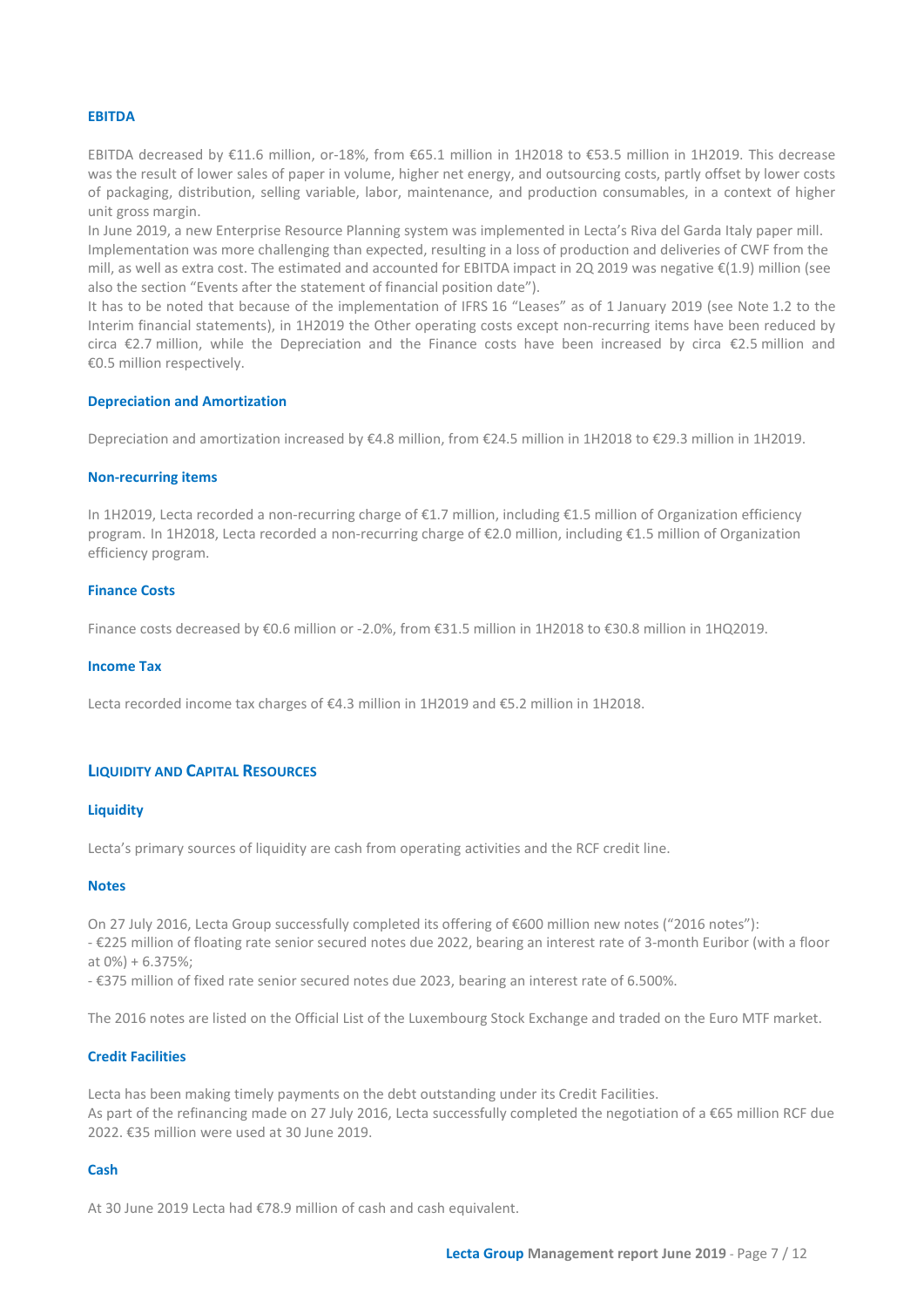# **Capital Resources**

Lecta's total capital resources amounted to €87.1 million in Total equity and €627.6 million in Non-current interestbearing borrowings as at 30 June 2019, compared to €111.7 million and €608.2 million, respectively, as at 30 June 2018. In addition, Current interest-bearing borrowings amounted to €54.5 million as at 30 June 2019, compared to €35.2 million as at 30 June 2018.

# **CASH FLOW**

# **Three Months Ended 30 June 2019 Compared to Three Months Ended 30 June 2018**

Lecta's cash flows for the three months ended 30 June 2019 and 30 June 2018 were as follows:

|                                                                            | Three months ended 30 June |                     |               |  |  |  |
|----------------------------------------------------------------------------|----------------------------|---------------------|---------------|--|--|--|
| (in millions of euro)                                                      | 2019<br>(unaudited)        | 2018<br>(unaudited) | <b>Change</b> |  |  |  |
| Cash flows from (used in) operating activities                             |                            |                     |               |  |  |  |
| <b>EBITDA</b>                                                              | 26.8                       | 39.9                | $-13.1$       |  |  |  |
| Inventories                                                                | (6.3)                      | (18.8)              | $+12.5$       |  |  |  |
| Trade receivables                                                          | 12.7                       | (3.8)               | $+16.4$       |  |  |  |
| Prepayments                                                                | (0.9)                      | (0.7)               | $-0.2$        |  |  |  |
| Trade payables                                                             | 8.2                        | 0.7                 | $+7.5$        |  |  |  |
| Working capital                                                            | 13.6                       | (22.6)              | $+36.2$       |  |  |  |
| Provisions                                                                 | (0.3)                      | 0.0                 | $-0.3$        |  |  |  |
| Greenhouse gas emission rights                                             | (1.9)                      | (2.0)               | $+0.1$        |  |  |  |
| Proceeds (payments) related to non-recurring items                         | (1.1)                      | (1.5)               | $+0.5$        |  |  |  |
| Income tax paid                                                            | 0.5                        | 0.0                 | $+0.5$        |  |  |  |
| Net cash flow (used in) / from operating activities                        | 37.6                       | 13.7                | $+23.9$       |  |  |  |
| Cash flows from (used in) investing activities                             |                            |                     |               |  |  |  |
| Purchase of property, plant and equipment                                  | (15.8)                     | (20.7)              | $+4.9$        |  |  |  |
| Proceeds from disposal of property, plant and equipment                    | 0.1                        | 0.0                 | $+0.1$        |  |  |  |
| Receipt of grants                                                          | 3.4                        | 3.0                 | $+0.4$        |  |  |  |
| Purchase of subsidiary, net of cash acquired                               | 0.0                        | 0.0                 | $+0.0$        |  |  |  |
| Purchase of other assets                                                   | (0.0)                      | 0.1                 | $-0.1$        |  |  |  |
| Proceeds from disposal of other assets                                     | 0.0                        | 0.2                 | $-0.2$        |  |  |  |
| Net cash flow (used in) / from investing activities                        | (12.2)                     | (17.3)              | $+5.1$        |  |  |  |
| Cash flows from (used in) financing activities                             |                            |                     |               |  |  |  |
| Dividends paid to non-controlling interest                                 | 0.0                        | (0.2)               | $+0.2$        |  |  |  |
| Interest paid                                                              | (8.5)                      | (9.5)               | $+1.0$        |  |  |  |
| Issue costs of borrowings                                                  | (0.0)                      | (0.0)               | $+0.0$        |  |  |  |
| Proceeds from borrowings                                                   | 25.0                       | 24.4                | $+0.6$        |  |  |  |
| Repayment of borrowings                                                    | (25.9)                     | (18.2)              | $-7.7$        |  |  |  |
| Payments of finance lease liabilities                                      | (1.2)                      | (0.3)               | $-0.9$        |  |  |  |
| Net cash flow (used in) / from financing activities                        | (10.7)                     | (3.8)               | $-6.9$        |  |  |  |
| Net increase (decrease) in Cash & Cash equivalents net of banks overdrafts | 14.7                       | (7.4)               | $+22.1$       |  |  |  |
| Net foreign exchange difference                                            | 0.0                        | 0.1                 | $-0.0 -$      |  |  |  |
| Cash & cash equivalents net of Bank overdrafts at 1 April                  | 36.9                       | 87.8                | $-50.9$       |  |  |  |
| Cash & cash equivalents net of Bank overdrafts at period end               | 51.6                       | 80.5                | $-28.9$       |  |  |  |
|                                                                            |                            |                     | $-22.2$       |  |  |  |
| Of which cash and cash equivalents                                         | 78.9                       | 101.1               |               |  |  |  |
| Of which bank overdrafts                                                   | (27.3)                     | (20.7)              | $-6.6$        |  |  |  |

During the three months ended 30 June 2019, Lecta's cash and cash equivalents increased by €15.8 million or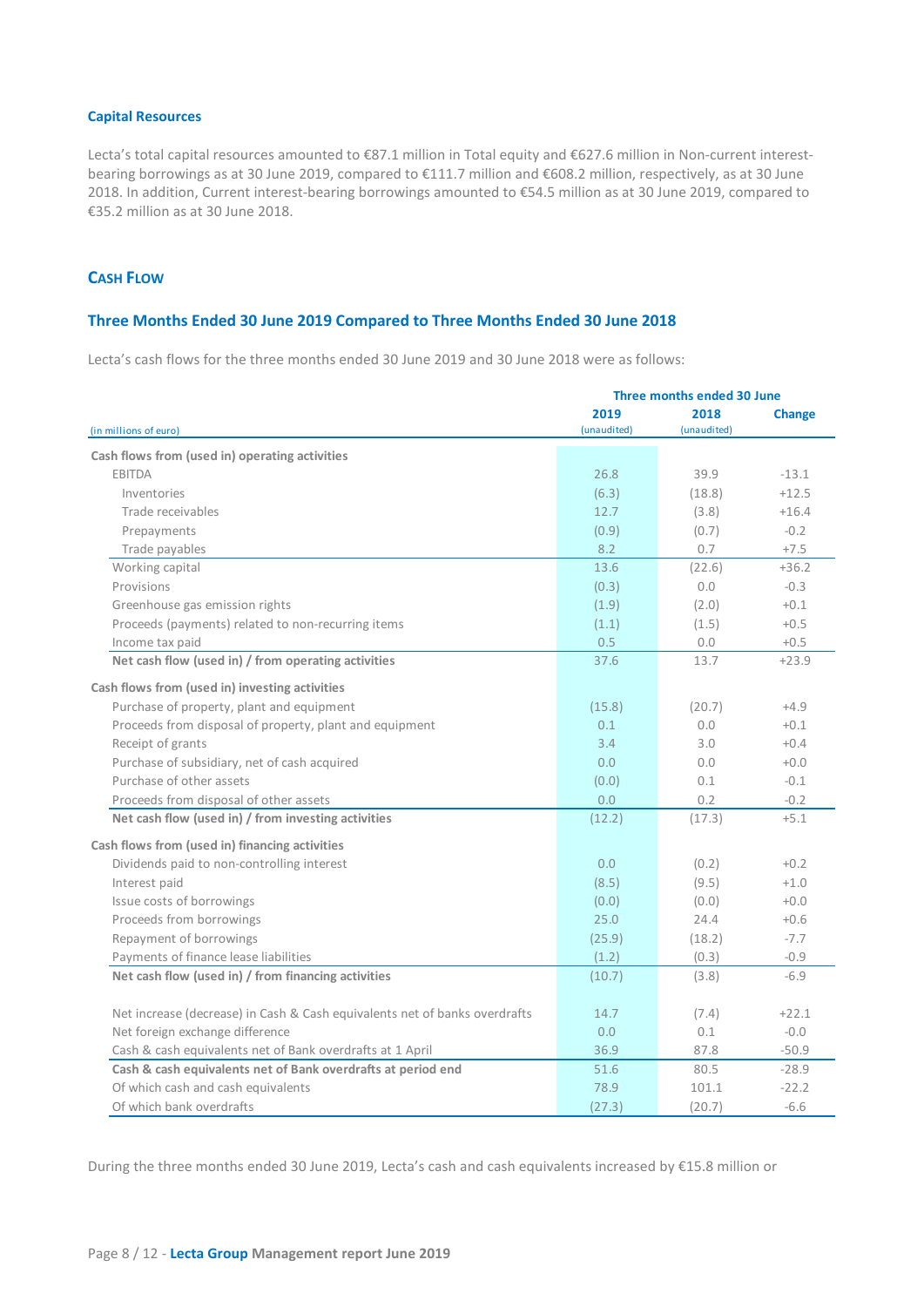25%, from €63.1 million at 1 April 2019 to €78.9 million at 30 June 2019. The principal uses of cash during the three months ended 30 June 2019 were for Purchase of property plant and equipment of €-15.8 million and Interest payments of €-8.5 million.

During the six months ended 30 June 2019, the cash flows used in operating activities were €+37.6 million, €23.9 million more than cash flow from operating activities during the three months ended 30 June 2018. The principal sources and uses of cash in operating activities were from:

- Ebitda of €+26.8 million;
- Decrease in Working capital of €13.6 million due to increases in inventories (impact of €-6.3 million), prepayments (impact of €-0.9 million) and trade payables (impact of €+8.2 million), and a decrease in trade receivables (impact of €+12.7 million);
- Payments related to Greenhouse gas emission rights €-1.9 million;
- Payments related to non-recurring items of €-1.1 million, mainly in relation with the Organization efficiency program;

During the three months ended 30 June 2019, the cash flows used in investing activities were €-12.2 million, €5.1 million less than the cash flows used in investing activities during the three months ended 30 June 2018. The principal uses and sources of cash in investing activities were from:

- Purchase of property, plant and equipment of €-15.8 million;
- Receipt of Grants of €3.4 million in relation with White certificates.

During the three months ended 30 June 2019, the cash flows used in financing activities were €-10.7 million, €6.9 million more than the cash flows used in financing activities during the three months ended 30 June 2018. The principal uses and sources of cash in financing were for:

- Interest paid of €-8.5 million;
- Repayment of borrowings net of Proceeds from borrowings of €-0.9 million;
- Payments of finance lease liabilities of €-1.2 million.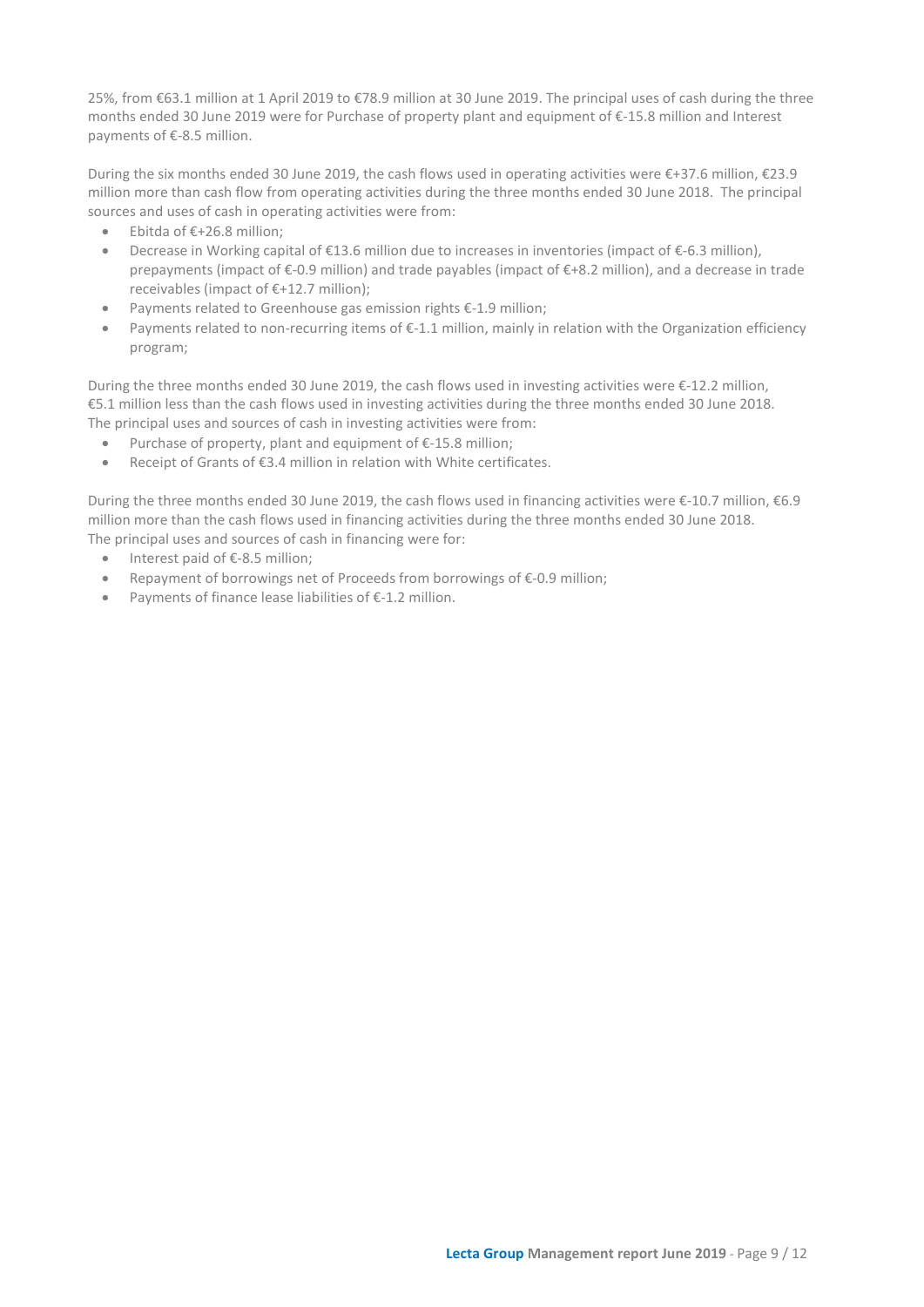# **Six Months Ended 30 June 2019 Compared to Six Months Ended 30 June 2018**

Lecta's cash flows for the six months ended 30 June 2019 and 30 June 2018 were as follows:

|                                                                            | <b>Six months ended 30 June</b> |                     |               |  |  |  |  |
|----------------------------------------------------------------------------|---------------------------------|---------------------|---------------|--|--|--|--|
| (in millions of euro)                                                      | 2019<br>(unaudited)             | 2018<br>(unaudited) | <b>Change</b> |  |  |  |  |
| Cash flows from (used in) operating activities                             |                                 |                     |               |  |  |  |  |
| <b>EBITDA</b>                                                              | 53.5                            | 65.1                | $-11.6$       |  |  |  |  |
| Inventories                                                                | 14.5                            | (25.0)              | $+39.5$       |  |  |  |  |
| Trade receivables                                                          | (7.8)                           | (1.6)               | $-6.2$        |  |  |  |  |
| Prepayments                                                                | (0.5)                           | (0.8)               | $+0.3$        |  |  |  |  |
| Trade payables                                                             | (53.2)                          | (17.2)              | $-36.0$       |  |  |  |  |
| Working capital                                                            | (47.0)                          | (44.6)              | $-2.4$        |  |  |  |  |
| Provisions                                                                 | (0.6)                           | (0.0)               | $-0.6$        |  |  |  |  |
| Greenhouse gas emission rights                                             | (1.9)                           | (2.0)               | $+0.1$        |  |  |  |  |
| Proceeds (payments) related to non-recurring items                         | (2.0)                           | (2.7)               | $+0.7$        |  |  |  |  |
| Income tax paid                                                            | 0.4                             | (0.5)               | $+1.0$        |  |  |  |  |
| Net cash flow (used in) / from operating activities                        | 2.5                             | 15.3                | $-12.8$       |  |  |  |  |
| Cash flows from (used in) investing activities                             |                                 |                     |               |  |  |  |  |
| Purchase of property, plant and equipment                                  | (31.5)                          | (50.8)              | $+19.3$       |  |  |  |  |
| Proceeds from disposal of property, plant and equipment                    | 0.1                             | 0.1                 | $-0.0$        |  |  |  |  |
| Receipt of grants                                                          | 2.9                             | 2.2                 | $+0.7$        |  |  |  |  |
| Purchase of subsidiary, net of cash acquired                               | 0.0                             | 0.0                 | $+0.0$        |  |  |  |  |
| Purchase of other assets                                                   | (0.0)                           | 0.1                 | $-0.1$        |  |  |  |  |
| Proceeds from disposal of other assets                                     | 0.5                             | 0.1                 | $+0.4$        |  |  |  |  |
| Net cash flow (used in) / from investing activities                        | (28.1)                          | (48.2)              | $+20.2$       |  |  |  |  |
| Cash flows from (used in) financing activities                             |                                 |                     |               |  |  |  |  |
| Dividends paid to non-controlling interest                                 | 0.0                             | (0.2)               | $+0.2$        |  |  |  |  |
| Interest paid                                                              | (29.6)                          | (30.4)              | $+0.8$        |  |  |  |  |
| Issue costs of borrowings                                                  | (0.0)                           | (0.0)               | $+0.0$        |  |  |  |  |
| Proceeds from borrowings                                                   | 55.0                            | 54.5                | $+0.5$        |  |  |  |  |
| Repayment of borrowings                                                    | (35.8)                          | (36.6)              | $+0.8$        |  |  |  |  |
| Payments of finance lease liabilities                                      | (2.5)                           | (0.4)               | $-2.1$        |  |  |  |  |
| Net cash flow (used in) / from financing activities                        | (12.9)                          | (13.1)              | $+0.2$        |  |  |  |  |
|                                                                            |                                 |                     |               |  |  |  |  |
| Net increase (decrease) in Cash & Cash equivalents net of banks overdrafts | (38.5)                          | (46.0)              | $+7.6$        |  |  |  |  |
| Net foreign exchange difference                                            | 0.0                             | 0.1                 | $-0.1$        |  |  |  |  |
| Cash & cash equivalents net of Bank overdrafts at 1 January                | 90.0                            | 126.4               | $-36.3$       |  |  |  |  |
| Cash & cash equivalents net of Bank overdrafts at period end               | 51.6                            | 80.5                | $-28.9$       |  |  |  |  |
| Of which cash and cash equivalents                                         | 78.9                            | 101.1               | $-22.2$       |  |  |  |  |
| Of which bank overdrafts                                                   | (27.3)                          | (20.7)              | $-6.6$        |  |  |  |  |

During the six months ended 30 June 2019, Lecta's cash and cash equivalents decreased by €28.3 million or -26.4%, from €107.2 million at 1 Jan 2019 to €78.9 million at 30 June 2019. The principal uses of cash during the six months ended 30 June 2019 were for Working Capital of €-47.0 million, Purchase of property plant and equipment of €-31.5 million and Interest payments of €-29.6 million.

During the six months ended 30 June 2019, the cash flows used in operating activities were €+2.5 million, €12.8 million less than cash flow from operating activities during the six months ended 30 June 2018. The principal sources and uses of cash in operating activities were from:

- Ebitda of €+53.5 million;
- Increase in Working capital of €-47.0 million due to decreases in inventories (impact of €+14.5 million), and trade payables (impact €-53.2 million), and increases in trade receivables (impact of €-7.8 million), and prepayments (impact of €-0.5 million)
- Payments related to Greenhouse gas emission rights of €-1.9 million.
- Payments related to non-recurring items of €-2.0 million, mainly in relation with the Organization efficiency program;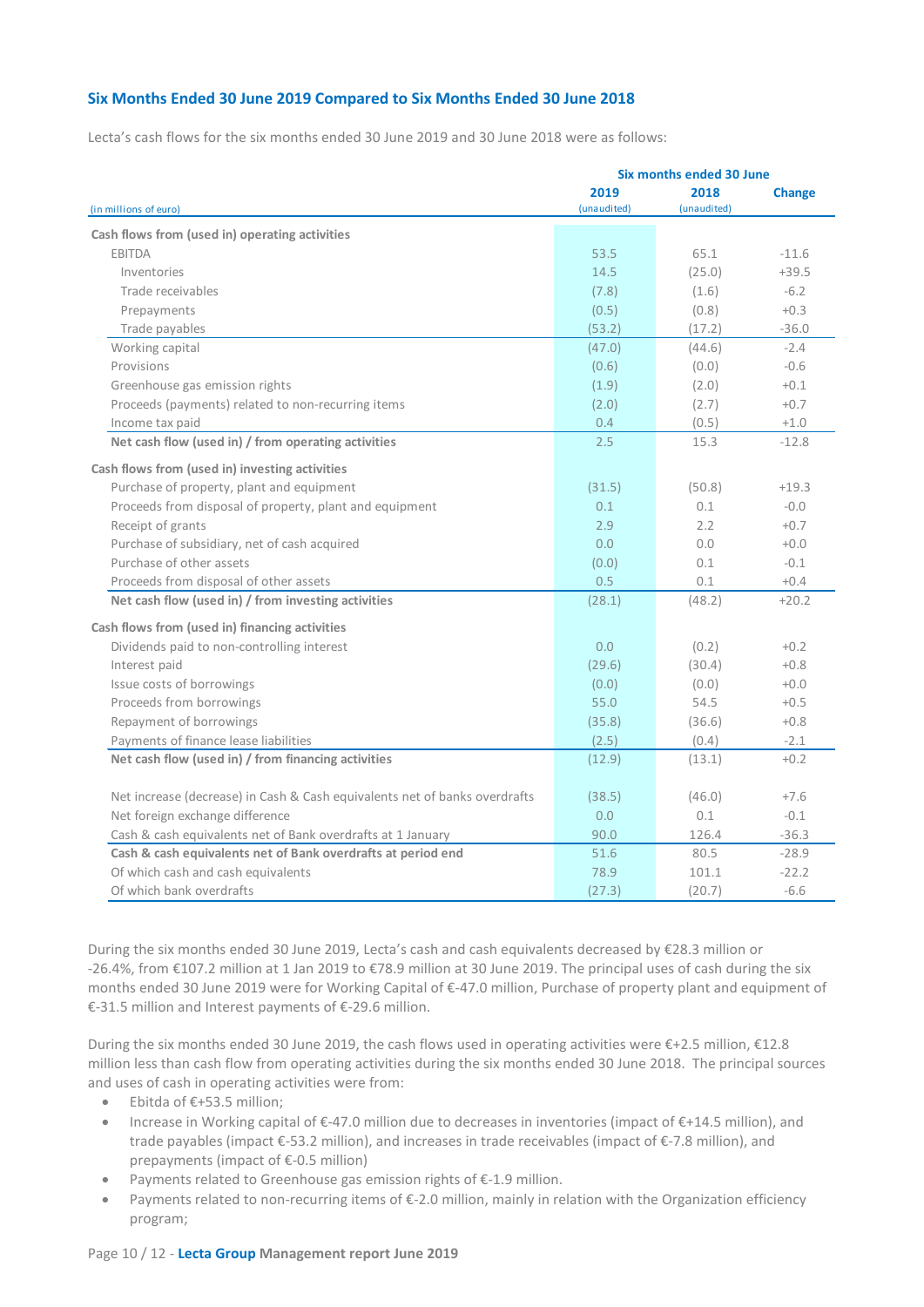During the six months ended 30 June 2019, the cash flows used in investing activities were €-28.1 million, €20.2 million less than the cash flows used in investing activities during the six months ended 30 June 2018. The principal uses and sources of cash in investing activities were from:

- Purchase of property, plant and equipment of  $\epsilon$ -31.5 million;
- Receipt of Grants of €2.9 million in relation with White certificates.

During the six months ended 30 June 2019, the cash flows used in financing activities were €-12.9 million, €0.2 million less than the cash flows used in financing activities during the six months ended 30 June 2018. The principal uses and sources of cash in financing were for:

- Interest paid of €-29.6 million;
- Proceeds from borrowings net of Repayment of borrowings of €+19.2 million;
- Payments of finance lease liabilities of €-2.5 million.

# **PROJECTS AND PLANS**

The Management has Board authorization to explore projects aimed at (i) the simplification of the Group structure from a corporate and tax standpoint, (ii) the optimization of the operating organization, (iii) the strengthening of its specialty papers and merchanting operations, and (iv) the identification of exit opportunities.

# **Capital Expenditures and Investments**

In the three months ended 30 June 2019, capital expenditures were €16.7 million, i.e. €2.4 million for major paper machine rebuilds, €10.6 million for cost reduction and productivity improvement, €(1.4) million for maintenance, €1.8 million for information technology, €1.6 million for environment and safety, and a decrease in capital payables of €1.7 million.

In the six months ended 30 June 2019, capital expenditures were €32.5 million, i.e. €4.3 million for major paper machine rebuilds, €17.6 million for cost reduction and productivity improvement, €3.2 million for maintenance, €3.3 million for information technology, €2.9 million for environment and safety, and a decrease in capital payables of €1.3 million.

As at 1 January 2019, following the implementation of IFRS 16 "Leases", Property, plant and equipment included €24.8 million of Right-Of-Use assets (see Note 1.2 to the Interim Financial statements).

# **Organization Efficiency Program**

The integration process covers Lecta industrial operations in Italy, France and Spain, as well as the paper distribution ones in the same countries and, additionally, Portugal. Within the Organization efficiency program, Lecta planned several cost reduction projects.

For the three-month period ended 30 June 2019 the restructuring cash cost associated to Lecta efficiency programs was €-0.7 million, reported in the line "Non-recurring items".

For the six-month period ended 30 June 2019 the restructuring cash cost associated to Lecta efficiency programs was €-1.5 million, reported in the line "Non-recurring items".

Organization Efficiency Program allows Lecta to maintain the labor costs in spite of salary increases and new job positions in relation with the investments in Specialties.

# **EVENTS AFTER THE STATEMENT OF FINANCIAL POSITION DATE**

# **Line 8 at the Condat mill in France**

In recent years, Lecta has been evaluating alternatives with respect to the conversion of the Line 8 at the Condat mill in France. The alternatives have included investigating a broad range of possible partnering arrangements with local, regional and national authorities, including amongst others financial support and workforce training subsidies. In particular, Lecta has become aware that recently a particular initiative being explored requiring the European Commission approval, with respect to energy contribution subsidies over a 3-year period representing an aggregate potential value to the business of up to €35 million over such period, has been objected to on a preliminary basis during the pre-notification phase by the European Commission.